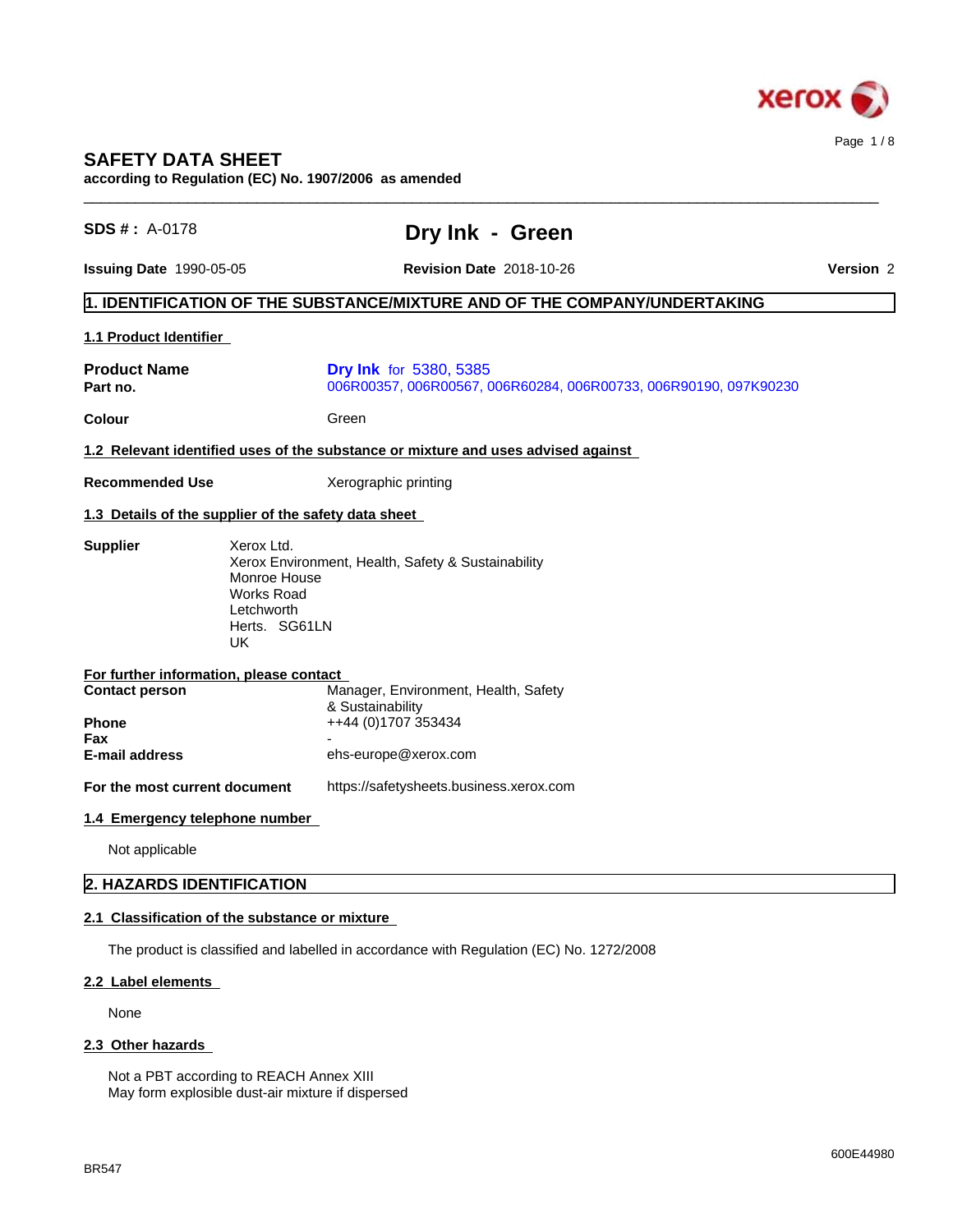

# **SDS # :** A-0178 **Dry Ink - Green**

 $\_$  ,  $\_$  ,  $\_$  ,  $\_$  ,  $\_$  ,  $\_$  ,  $\_$  ,  $\_$  ,  $\_$  ,  $\_$  ,  $\_$  ,  $\_$  ,  $\_$  ,  $\_$  ,  $\_$  ,  $\_$  ,  $\_$  ,  $\_$  ,  $\_$  ,  $\_$  ,  $\_$  ,  $\_$  ,  $\_$  ,  $\_$  ,  $\_$  ,  $\_$  ,  $\_$  ,  $\_$  ,  $\_$  ,  $\_$  ,  $\_$  ,  $\_$  ,  $\_$  ,  $\_$  ,  $\_$  ,  $\_$  ,  $\_$  ,

 $\_$  ,  $\_$  ,  $\_$  ,  $\_$  ,  $\_$  ,  $\_$  ,  $\_$  ,  $\_$  ,  $\_$  ,  $\_$  ,  $\_$  ,  $\_$  ,  $\_$  ,  $\_$  ,  $\_$  ,  $\_$  ,  $\_$  ,  $\_$  ,  $\_$  ,  $\_$  ,  $\_$  ,  $\_$  ,  $\_$  ,  $\_$  ,  $\_$  ,  $\_$  ,  $\_$  ,  $\_$  ,  $\_$  ,  $\_$  ,  $\_$  ,  $\_$  ,  $\_$  ,  $\_$  ,  $\_$  ,  $\_$  ,  $\_$  ,

**Issuing Date** 1990-05-05 **Revision Date** 2018-10-26 **Version** 2

# **3. COMPOSITION/INFORMATION ON INGREDIENTS**

#### **3.2 Mixtures**

| <b>Chemical Name</b> | Weight %  | <b>CAS No.</b> | <b>EC-No</b> | <b>Classification (Reg.)</b> | Hazard                   | <b>REACH Registration</b> |
|----------------------|-----------|----------------|--------------|------------------------------|--------------------------|---------------------------|
|                      |           |                |              | 1272/2008)                   | <b>Statements</b>        | <b>Number</b>             |
| Polvester resin      | 65-70     | 162993-61-5    | Not listed   | $\sim$ $\sim$                | $- -$                    | $\sim$                    |
| Acrylic resin        | $20 - 25$ | 26299-47-8     | Not listed   | $- -$                        | $- -$                    | $\sim$                    |
| Yellow pigment       | 4-8       | 12225-18-2     | 235-427-3    | $\sim$                       | $\sim$ $\sim$            | $\sim$ $\sim$             |
| Titanium dioxide     | $2 - 4$   | 13463-67-7     | 236-675-5    | $- -$                        | --                       | $\sim$ $\sim$             |
| Cvan Pigment         | -3        | 147-14-8       | 205-685-1    | $\sim$ $\sim$                | $\overline{\phantom{m}}$ | 01-2119458771-32-0044     |

#### **Note**

"--" indicates no classification or hazard statements apply.

Where no REACH registration number is listed, it is considered confidential to the Only Representative. Components marked as "Not Listed" are exempt from registration.

# **4. FIRST AID MEASURES**

### **4.1 Description of first aid measures**

| <b>General advice</b>                                           | For external use only. When symptoms persist or in all cases of doubt seek medical advice.<br>Show this safety data sheet to the doctor in attendance. |
|-----------------------------------------------------------------|--------------------------------------------------------------------------------------------------------------------------------------------------------|
| Eye contact                                                     | Immediately flush with plenty of water. After initial flushing, remove any contact lenses and<br>continue flushing for at least 15 minutes             |
| <b>Skin contact</b>                                             | Wash skin with soap and water                                                                                                                          |
| <b>Inhalation</b>                                               | Move to fresh air                                                                                                                                      |
| Ingestion                                                       | Rinse mouth with water and afterwards drink plenty of water or milk                                                                                    |
| 4.2 Most important symptoms and effects, both acute and delayed |                                                                                                                                                        |
| Acute toxicity                                                  |                                                                                                                                                        |
| Eyes                                                            | No known effect                                                                                                                                        |
| <b>Skin</b>                                                     | No known effect                                                                                                                                        |
| <b>Inhalation</b>                                               | No known effect                                                                                                                                        |
| Ingestion                                                       | No known effect                                                                                                                                        |
| Chronic effects                                                 |                                                                                                                                                        |
| <b>Chronic toxicity</b>                                         | No known effects under normal use conditions                                                                                                           |
| Main symptoms                                                   | Overexposure may cause:                                                                                                                                |
|                                                                 | mild respiratory irritation similar to nuisance dust.                                                                                                  |
|                                                                 | 4.3 Indication of immediate medical attention and special treatment needed                                                                             |
|                                                                 |                                                                                                                                                        |
| <b>Protection of first-aiders</b><br>Notes to physician         | No special protective equipment required<br>Treat symptomatically                                                                                      |
|                                                                 |                                                                                                                                                        |

### **5. FIREFIGHTING MEASURES**

### **5.1 Extinguishing media**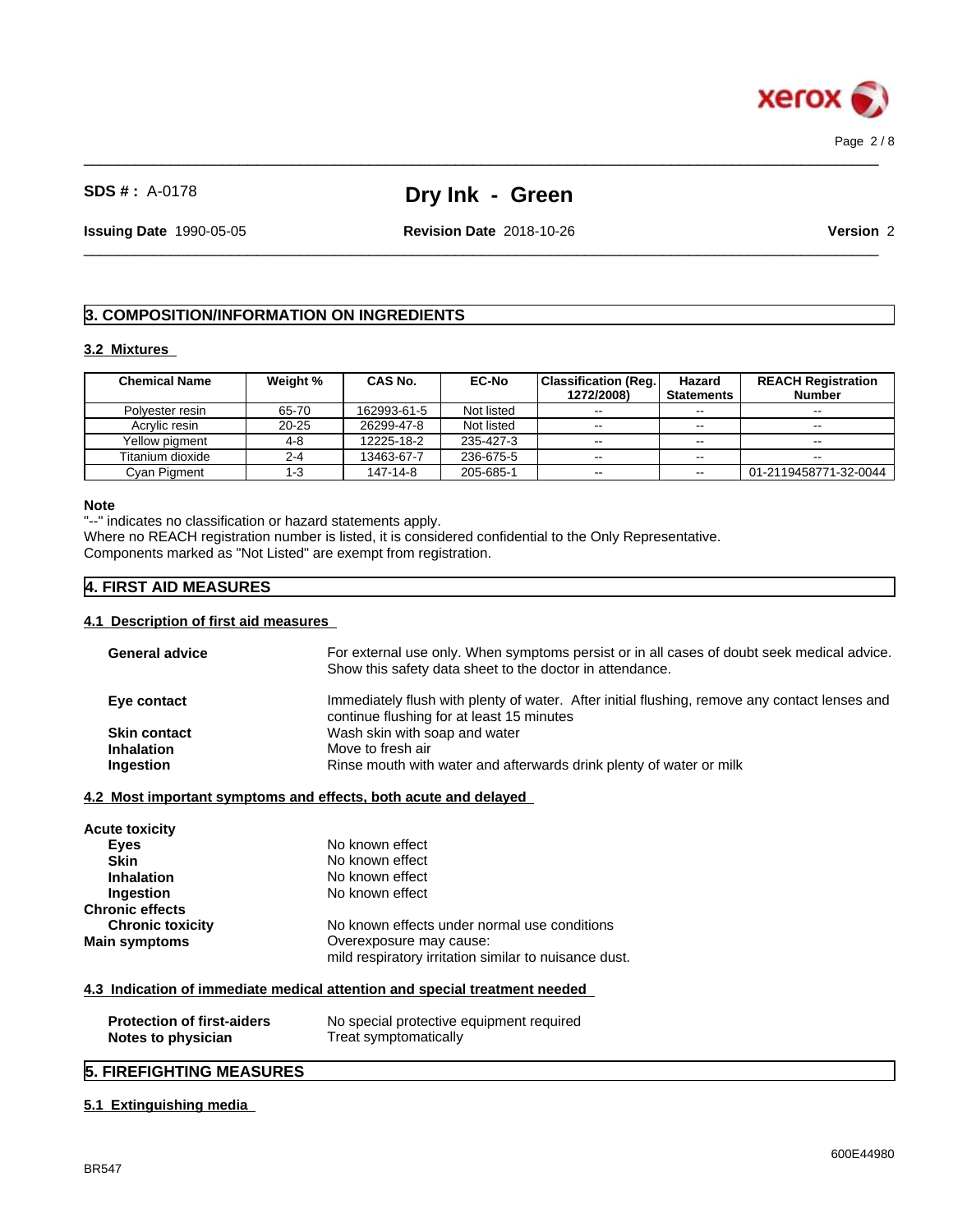

 $\_$  ,  $\_$  ,  $\_$  ,  $\_$  ,  $\_$  ,  $\_$  ,  $\_$  ,  $\_$  ,  $\_$  ,  $\_$  ,  $\_$  ,  $\_$  ,  $\_$  ,  $\_$  ,  $\_$  ,  $\_$  ,  $\_$  ,  $\_$  ,  $\_$  ,  $\_$  ,  $\_$  ,  $\_$  ,  $\_$  ,  $\_$  ,  $\_$  ,  $\_$  ,  $\_$  ,  $\_$  ,  $\_$  ,  $\_$  ,  $\_$  ,  $\_$  ,  $\_$  ,  $\_$  ,  $\_$  ,  $\_$  ,  $\_$  , **Issuing Date** 1990-05-05 **Revision Date** 2018-10-26 **Version** 2 **Suitable extinguishing media** Use water spray or fog; do not use straight streams, Foam **Unsuitable extinguishing media** Do not use a solid water stream as it may scatterand spread fire **5.2 Special hazards arising from the substance or mixture Hazardous combustion products**Hazardous decomposition products due to incomplete combustion, Carbon oxides, Nitrogen oxides (NOx) Fine dust dispersed in air, in sufficient concentrations, and in the presence of an ignition source is a potential dust explosion hazard

 $\_$  ,  $\_$  ,  $\_$  ,  $\_$  ,  $\_$  ,  $\_$  ,  $\_$  ,  $\_$  ,  $\_$  ,  $\_$  ,  $\_$  ,  $\_$  ,  $\_$  ,  $\_$  ,  $\_$  ,  $\_$  ,  $\_$  ,  $\_$  ,  $\_$  ,  $\_$  ,  $\_$  ,  $\_$  ,  $\_$  ,  $\_$  ,  $\_$  ,  $\_$  ,  $\_$  ,  $\_$  ,  $\_$  ,  $\_$  ,  $\_$  ,  $\_$  ,  $\_$  ,  $\_$  ,  $\_$  ,  $\_$  ,  $\_$  ,

# **5.3 Advice for fire-fighters**

In the event of fire and/or explosion do not breathe fumes. Wear fire/flame resistant/retardant clothing. Use self-contained pressure-demand breathing apparatus if needed to prevent exposure to smoke or airborne toxins. Wear self-contained breathing apparatus and protective suit.

### **Other information**

| <b>Flammability</b> | Not flammable  |
|---------------------|----------------|
| <b>Flash point</b>  | Not applicable |

# **6. ACCIDENTAL RELEASE MEASURES**

### **6.1 Personal precautions, protective equipment and emergency procedures**

**SDS # :** A-0178 **Dry Ink - Green**

Avoid breathing dust

#### **6.2 Environmental precautions**

No special environmental precautions required

#### **6.3 Methods and material for containment and cleaning up**

| <b>Methods for containment</b> | Prevent dust cloud                                                                    |
|--------------------------------|---------------------------------------------------------------------------------------|
| Methods for cleaning up        | Use a vacuum cleaner to remove excess, then wash with COLD water. Hot water fuses the |
|                                | toner making it difficult to remove                                                   |

### **6.4 Reference to other sections**

The environmental impact of this product has not been fully investigated However, this preparation is not expected to present significant adverse environmental effects.

### **7. HANDLING AND STORAGE**

#### **7.1 Precautions for safe handling**

Handle in accordance with good industrial hygiene and safety practice, Avoid dust accumulation in enclosed space, Prevent dust cloud

**Hygiene measures** None under normal use conditions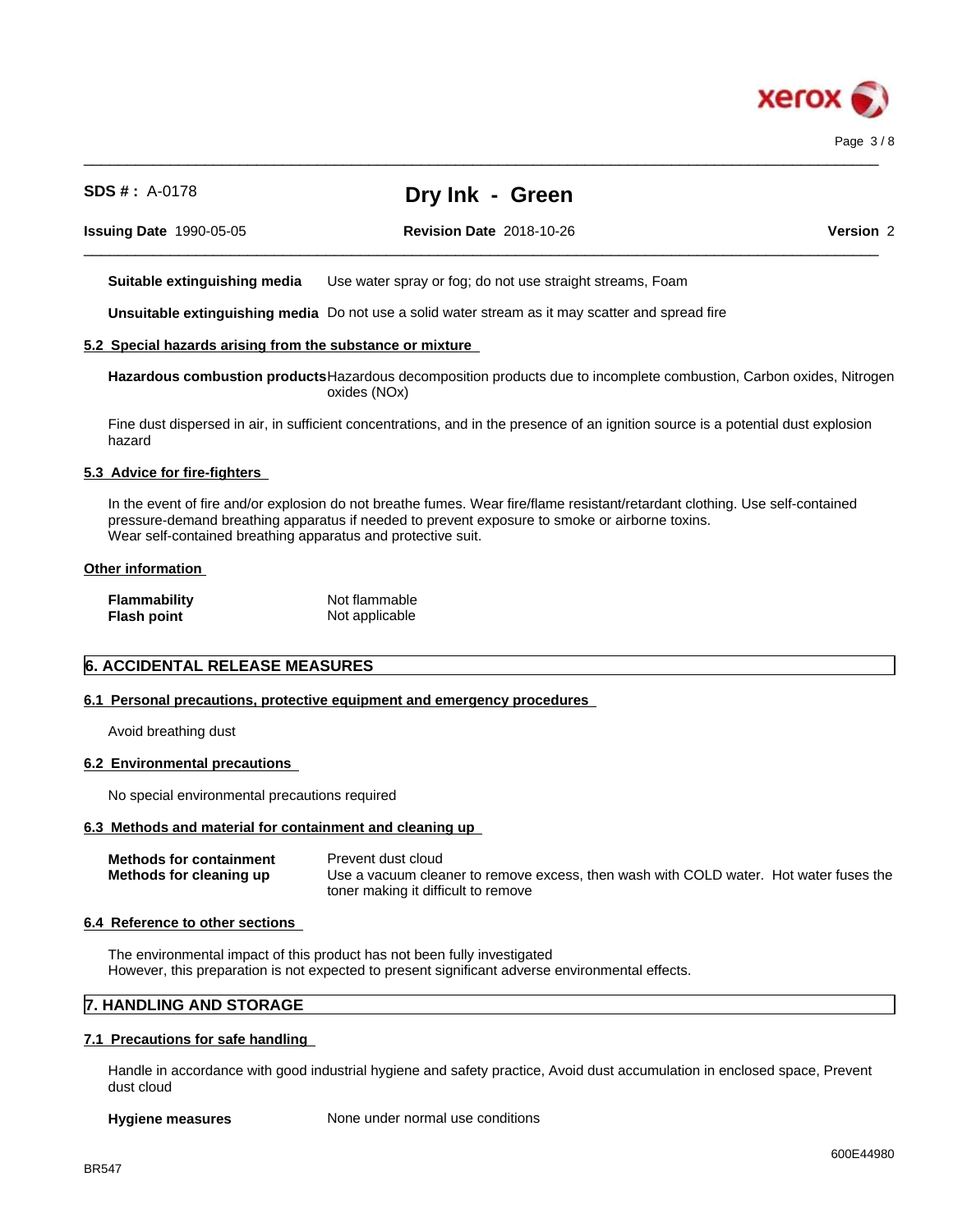

| $SDS # : A-0178$                                                                                                                            | Dry Ink - Green                                                                                                                                                                                              |           |
|---------------------------------------------------------------------------------------------------------------------------------------------|--------------------------------------------------------------------------------------------------------------------------------------------------------------------------------------------------------------|-----------|
| <b>Issuing Date 1990-05-05</b>                                                                                                              | <b>Revision Date 2018-10-26</b>                                                                                                                                                                              | Version 2 |
|                                                                                                                                             |                                                                                                                                                                                                              |           |
| 7.2 Conditions for safe storage, including any incompatibilities                                                                            |                                                                                                                                                                                                              |           |
|                                                                                                                                             | Keep container tightly closed in a dry and well-ventilated place, Store at room temperature                                                                                                                  |           |
| 7.3 Specific end uses                                                                                                                       |                                                                                                                                                                                                              |           |
| Xerographic printing                                                                                                                        |                                                                                                                                                                                                              |           |
| 8. EXPOSURE CONTROLS/PERSONAL PROTECTION                                                                                                    |                                                                                                                                                                                                              |           |
| 8.1 Control parameters                                                                                                                      |                                                                                                                                                                                                              |           |
| <b>Xerox Exposure Limit</b><br><b>Xerox Exposure Limit</b>                                                                                  | $2.5 \text{ mg/m}^3$ (total dust)<br>$0.4 \text{ mg/m}^3$ (respirable dust)                                                                                                                                  |           |
| 8.2 Exposure controls                                                                                                                       |                                                                                                                                                                                                              |           |
| <b>Engineering measures</b>                                                                                                                 | None under normal use conditions                                                                                                                                                                             |           |
| Personal protective equipment                                                                                                               |                                                                                                                                                                                                              |           |
| <b>Eye/face protection</b><br><b>Hand protection</b><br>Skin and body protection<br><b>Respiratory protection</b><br><b>Thermal hazards</b> | No special protective equipment required<br>No special protective equipment required<br>No special protective equipment required<br>No special protective equipment required<br>None under normal processing |           |
| <b>Environmental Exposure Controls</b>                                                                                                      | Keep out of drains, sewers, ditches and waterways                                                                                                                                                            |           |

 $\_$  ,  $\_$  ,  $\_$  ,  $\_$  ,  $\_$  ,  $\_$  ,  $\_$  ,  $\_$  ,  $\_$  ,  $\_$  ,  $\_$  ,  $\_$  ,  $\_$  ,  $\_$  ,  $\_$  ,  $\_$  ,  $\_$  ,  $\_$  ,  $\_$  ,  $\_$  ,  $\_$  ,  $\_$  ,  $\_$  ,  $\_$  ,  $\_$  ,  $\_$  ,  $\_$  ,  $\_$  ,  $\_$  ,  $\_$  ,  $\_$  ,  $\_$  ,  $\_$  ,  $\_$  ,  $\_$  ,  $\_$  ,  $\_$  ,

# **9. PHYSICAL AND CHEMICAL PROPERTIES**

**9.1 Information on basic physical and chemical properties**

| Appearance<br><b>Physical state</b><br><b>Colour</b>                                    | Powder<br>Solid<br>Green                                   | Odour<br><b>Odour threshold</b><br>рH | Faint<br>Not applicable<br>Not applicable |
|-----------------------------------------------------------------------------------------|------------------------------------------------------------|---------------------------------------|-------------------------------------------|
| <b>Flash point</b>                                                                      | Not applicable                                             |                                       |                                           |
| Boiling point/boiling range<br>Softening point                                          | Not applicable<br>49 - 60 $^{\circ}$ C                     | 120 - 140 °F                          |                                           |
| <b>Evaporation rate</b><br><b>Flammability</b><br><b>Flammability Limits in Air</b>     | Not applicable<br>Not flammable<br>Not applicable          |                                       |                                           |
| <b>Explosive Limits</b>                                                                 | No data available                                          |                                       |                                           |
| Vapour pressure<br>Vapour density<br><b>Specific gravity</b><br><b>Water solubility</b> | Not applicable<br>Not applicable<br>$\sim$ 1<br>Negligible |                                       |                                           |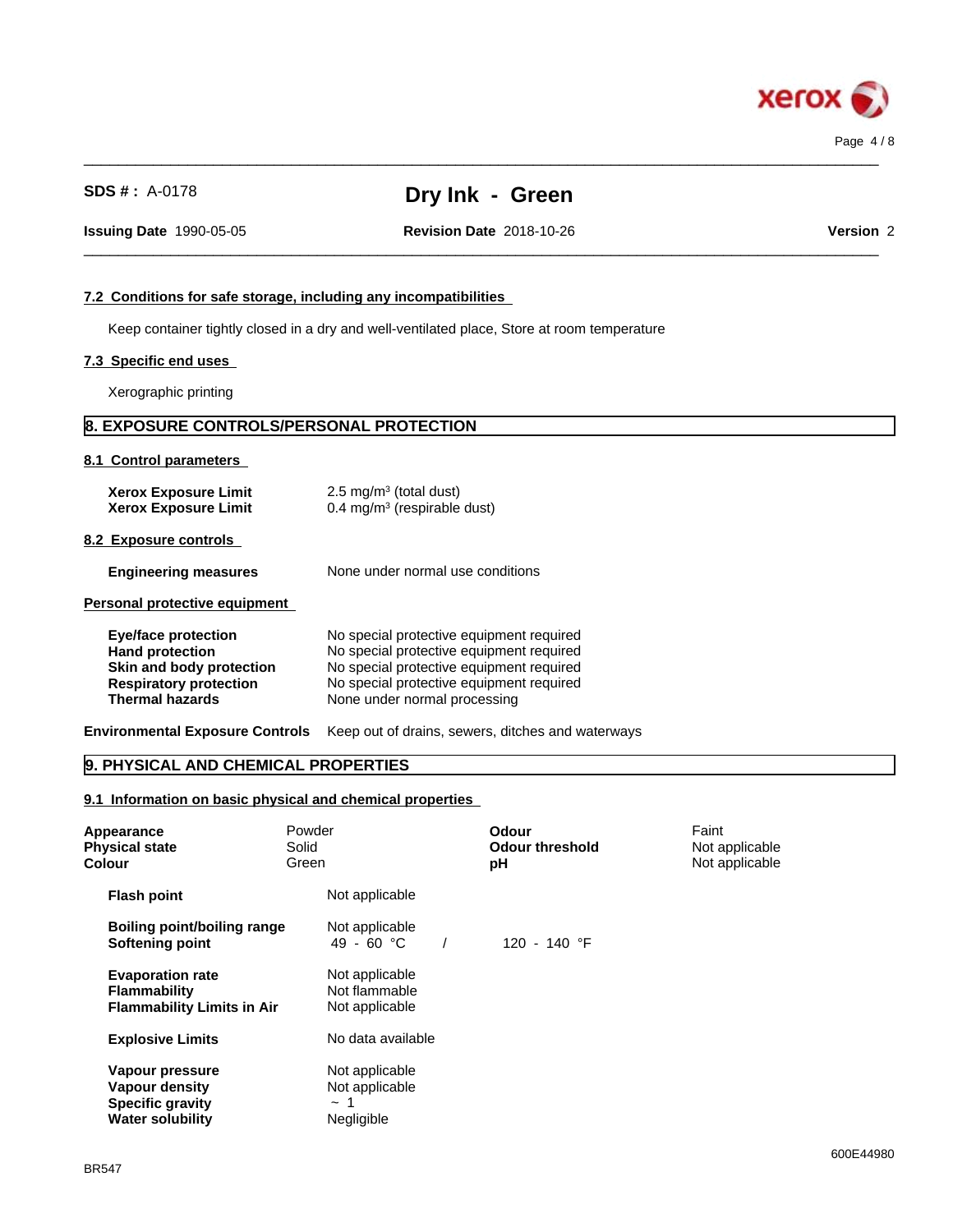

| $SDS # : A-0178$                                                                                                        | Dry Ink - Green                                                                                                                             |           |  |
|-------------------------------------------------------------------------------------------------------------------------|---------------------------------------------------------------------------------------------------------------------------------------------|-----------|--|
| <b>Issuing Date 1990-05-05</b>                                                                                          | <b>Revision Date 2018-10-26</b>                                                                                                             | Version 2 |  |
| <b>Partition coefficient</b><br><b>Autoignition temperature</b><br><b>Decomposition temperature</b><br><b>Viscosity</b> | Not applicable<br>Not applicable<br>Not determined<br>Not applicable                                                                        |           |  |
| <b>Explosive properties</b>                                                                                             | Fine dust dispersed in air, in sufficient concentrations, and in the presence of an ignition<br>source is a potential dust explosion hazard |           |  |
| <b>Oxidising properties</b>                                                                                             | Not applicable                                                                                                                              |           |  |
| 9.2 Other information                                                                                                   |                                                                                                                                             |           |  |
| None                                                                                                                    |                                                                                                                                             |           |  |

 $\_$  ,  $\_$  ,  $\_$  ,  $\_$  ,  $\_$  ,  $\_$  ,  $\_$  ,  $\_$  ,  $\_$  ,  $\_$  ,  $\_$  ,  $\_$  ,  $\_$  ,  $\_$  ,  $\_$  ,  $\_$  ,  $\_$  ,  $\_$  ,  $\_$  ,  $\_$  ,  $\_$  ,  $\_$  ,  $\_$  ,  $\_$  ,  $\_$  ,  $\_$  ,  $\_$  ,  $\_$  ,  $\_$  ,  $\_$  ,  $\_$  ,  $\_$  ,  $\_$  ,  $\_$  ,  $\_$  ,  $\_$  ,  $\_$  ,

# **10. STABILITY AND REACTIVITY**

### **10.1 Reactivity**

No dangerous reaction known under conditions of normal use

### **10.2 Chemical stability**

Stable under normal conditions

### **10.3 Possibility of hazardous reactions**

| <b>Hazardous reactions</b> | None under normal processing            |
|----------------------------|-----------------------------------------|
| Hazardous polymerisation   | Hazardous polymerisation does not occur |

### **10.4 Conditions to avoid**

Prevent dust cloud, Fine dust dispersed in air, in sufficient concentrations, and in the presence of an ignition source is a potential dust explosion hazard

### **10.5 Incompatible Materials**

None

### **10.6 Hazardous decomposition products**

None under normal use

### **11. TOXICOLOGICAL INFORMATION**

*The toxicity data noted below is based on the test results of similar reprographic materials.*

### **11.1 Information on toxicologicaleffects**

# **Acute toxicity**

| No skin irritation, No eye irritation |
|---------------------------------------|
| $> 5$ g/kg (rat)                      |
| $> 5$ g/kg (rabbit)                   |
| $> 5$ mg/L (rat, 4 hr)                |
|                                       |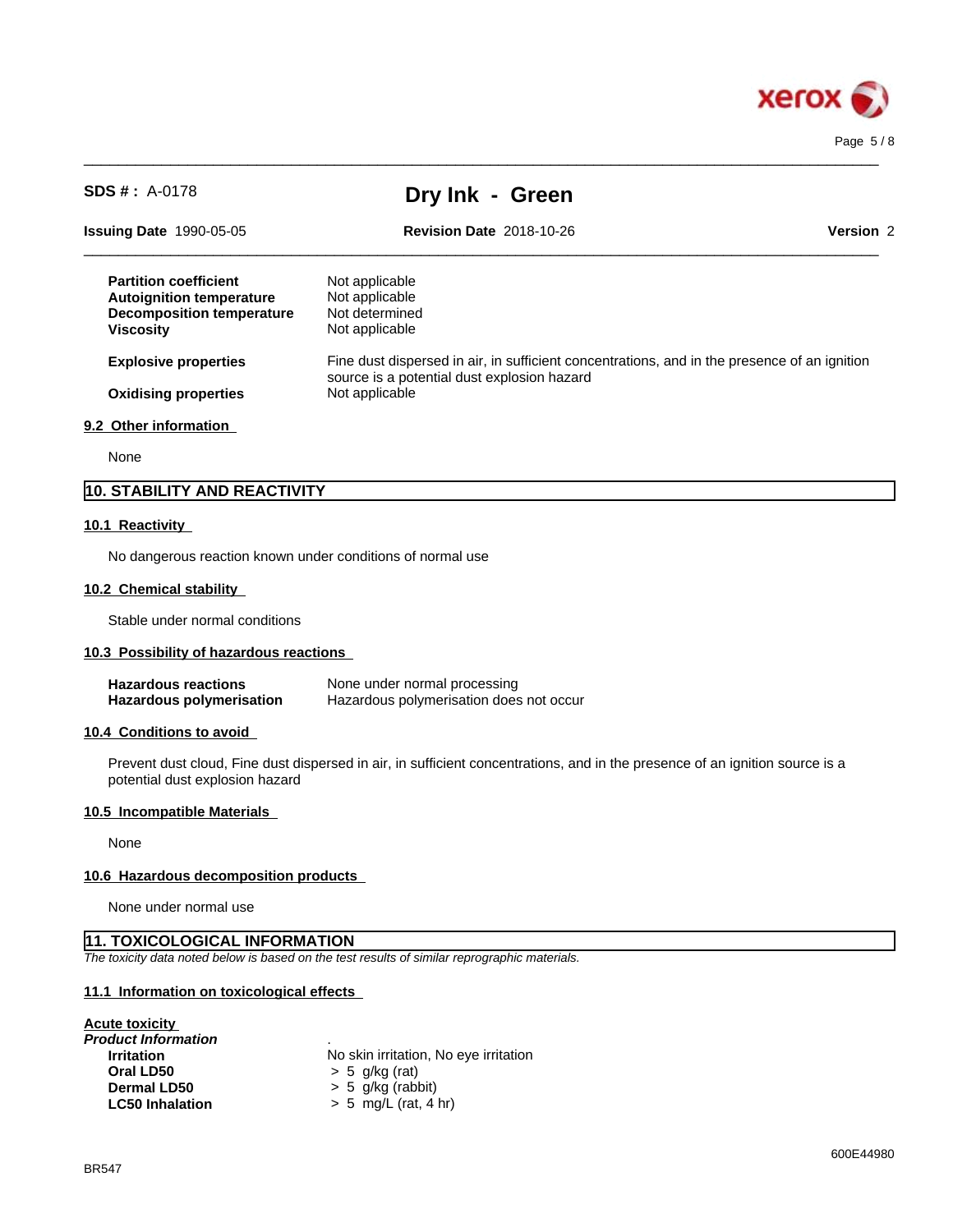

| <b>SDS #</b> : $A-0178$                       | Dry Ink - Green                                                                                                                                                                                                                                                                                                                                                                                                                                                                                                                                                                                                                                                                                                                                                                                                                                                   |           |
|-----------------------------------------------|-------------------------------------------------------------------------------------------------------------------------------------------------------------------------------------------------------------------------------------------------------------------------------------------------------------------------------------------------------------------------------------------------------------------------------------------------------------------------------------------------------------------------------------------------------------------------------------------------------------------------------------------------------------------------------------------------------------------------------------------------------------------------------------------------------------------------------------------------------------------|-----------|
| <b>Issuing Date 1990-05-05</b>                | <b>Revision Date 2018-10-26</b>                                                                                                                                                                                                                                                                                                                                                                                                                                                                                                                                                                                                                                                                                                                                                                                                                                   | Version 2 |
| <b>Chronic toxicity</b>                       |                                                                                                                                                                                                                                                                                                                                                                                                                                                                                                                                                                                                                                                                                                                                                                                                                                                                   |           |
| Product Information<br><b>Chronic effects</b> | No known effects under normal use conditions                                                                                                                                                                                                                                                                                                                                                                                                                                                                                                                                                                                                                                                                                                                                                                                                                      |           |
| Carcinogenicity                               | See "Other Information" in this section.                                                                                                                                                                                                                                                                                                                                                                                                                                                                                                                                                                                                                                                                                                                                                                                                                          |           |
| Other information                             |                                                                                                                                                                                                                                                                                                                                                                                                                                                                                                                                                                                                                                                                                                                                                                                                                                                                   |           |
|                                               | The IARC (International Agency for Research on Cancer) has listed titanium dioxide as<br>"possibly carcinogenic to humans". However, Xerox has concluded that the presence of<br>titanium dioxide in this mixture does not present a health hazard. The IARC classification is<br>based on studies in rats using high concentrations of pure, unbound TiO2 particles of<br>respirable size. The Titanium Dioxide Industry REACH Consortium have concluded that<br>these effects were species-specific, attributable to lung overload and not specific to TiO2,<br>i.e. similar effects would also be seen for other low solubility dusts. Toxicological and<br>epidemiological studies do not suggest a carcinogenic effects in humans. In addition, the<br>titanium dioxide in this mixture is encapsulated in a matrix or bound to the surface of the<br>toner. |           |
| <b>Other toxic effects</b>                    |                                                                                                                                                                                                                                                                                                                                                                                                                                                                                                                                                                                                                                                                                                                                                                                                                                                                   |           |
| <b>Product Information</b>                    |                                                                                                                                                                                                                                                                                                                                                                                                                                                                                                                                                                                                                                                                                                                                                                                                                                                                   |           |
| <b>Sensitisation</b>                          | No sensitisation responses were observed                                                                                                                                                                                                                                                                                                                                                                                                                                                                                                                                                                                                                                                                                                                                                                                                                          |           |
| <b>Mutagenic effects</b>                      | Not mutagenic in AMES Test                                                                                                                                                                                                                                                                                                                                                                                                                                                                                                                                                                                                                                                                                                                                                                                                                                        |           |
| <b>Reproductive toxicity</b>                  | This product does not contain any known or suspected reproductive hazards                                                                                                                                                                                                                                                                                                                                                                                                                                                                                                                                                                                                                                                                                                                                                                                         |           |
| <b>Target organ effects</b>                   | None known                                                                                                                                                                                                                                                                                                                                                                                                                                                                                                                                                                                                                                                                                                                                                                                                                                                        |           |
| Other adverse effects                         | None known                                                                                                                                                                                                                                                                                                                                                                                                                                                                                                                                                                                                                                                                                                                                                                                                                                                        |           |
| <b>Aspiration Hazard</b>                      | Not applicable                                                                                                                                                                                                                                                                                                                                                                                                                                                                                                                                                                                                                                                                                                                                                                                                                                                    |           |
|                                               |                                                                                                                                                                                                                                                                                                                                                                                                                                                                                                                                                                                                                                                                                                                                                                                                                                                                   |           |

 $\_$  ,  $\_$  ,  $\_$  ,  $\_$  ,  $\_$  ,  $\_$  ,  $\_$  ,  $\_$  ,  $\_$  ,  $\_$  ,  $\_$  ,  $\_$  ,  $\_$  ,  $\_$  ,  $\_$  ,  $\_$  ,  $\_$  ,  $\_$  ,  $\_$  ,  $\_$  ,  $\_$  ,  $\_$  ,  $\_$  ,  $\_$  ,  $\_$  ,  $\_$  ,  $\_$  ,  $\_$  ,  $\_$  ,  $\_$  ,  $\_$  ,  $\_$  ,  $\_$  ,  $\_$  ,  $\_$  ,  $\_$  ,  $\_$  ,

# **12. ECOLOGICAL INFORMATION**

### **12.1 Toxicity**

On available data, the mixture / preparation is not harmful to aquatic life

### **12.2 Persistence and degradability**

Not readily biodegradable

### **12.3 Bioaccumulative potential**

Bioaccumulation is unlikely

### **12.4 Mobility in soil**

Insoluble in water

### **12.5 Results of PBT and vPvB assessment**

Not a PBT according to REACH Annex XIII

# **12.6 Other adverse effects**

Presents little or no hazard to the environment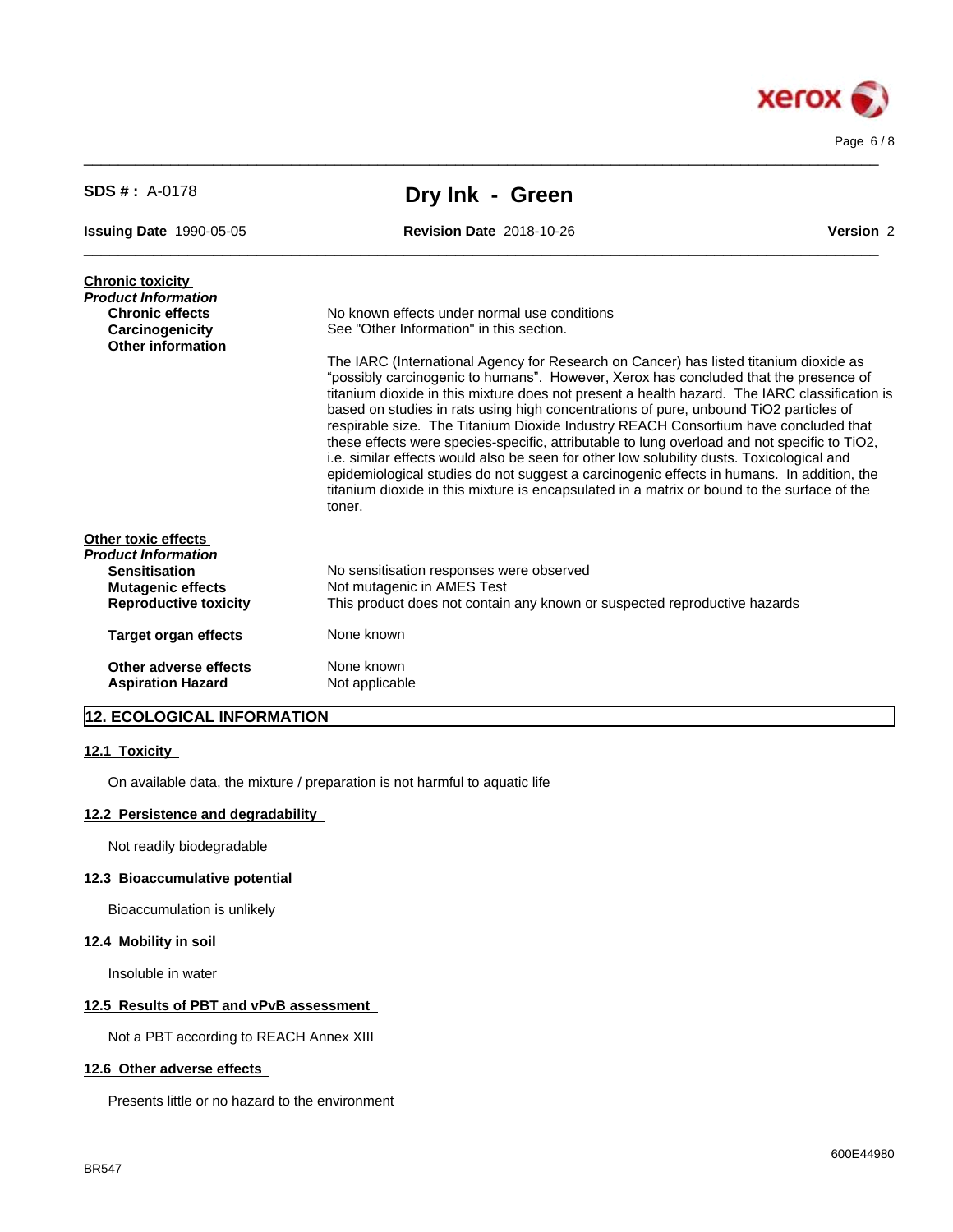

|  | $SDS#: A-0178$ |
|--|----------------|
|  |                |

**Dry Ink - Green** 

 $\_$  ,  $\_$  ,  $\_$  ,  $\_$  ,  $\_$  ,  $\_$  ,  $\_$  ,  $\_$  ,  $\_$  ,  $\_$  ,  $\_$  ,  $\_$  ,  $\_$  ,  $\_$  ,  $\_$  ,  $\_$  ,  $\_$  ,  $\_$  ,  $\_$  ,  $\_$  ,  $\_$  ,  $\_$  ,  $\_$  ,  $\_$  ,  $\_$  ,  $\_$  ,  $\_$  ,  $\_$  ,  $\_$  ,  $\_$  ,  $\_$  ,  $\_$  ,  $\_$  ,  $\_$  ,  $\_$  ,  $\_$  ,  $\_$  ,

 $\_$  ,  $\_$  ,  $\_$  ,  $\_$  ,  $\_$  ,  $\_$  ,  $\_$  ,  $\_$  ,  $\_$  ,  $\_$  ,  $\_$  ,  $\_$  ,  $\_$  ,  $\_$  ,  $\_$  ,  $\_$  ,  $\_$  ,  $\_$  ,  $\_$  ,  $\_$  ,  $\_$  ,  $\_$  ,  $\_$  ,  $\_$  ,  $\_$  ,  $\_$  ,  $\_$  ,  $\_$  ,  $\_$  ,  $\_$  ,  $\_$  ,  $\_$  ,  $\_$  ,  $\_$  ,  $\_$  ,  $\_$  ,  $\_$  , **Issuing Date** 1990-05-05 **Revision Date** 2018-10-26 **Version** 2

# **13. DISPOSAL CONSIDERATIONS**

### **13.1 Waste treatment methods**

| <b>Waste Disposal Method</b>  | Can be landfilled or incinerated, when in compliance with local regulations<br>If incineration is to be carried out, care must be exercised to prevent dust clouds forming. |
|-------------------------------|-----------------------------------------------------------------------------------------------------------------------------------------------------------------------------|
| <b>EWC Waste Disposal No.</b> | 08 03 18                                                                                                                                                                    |
| <b>Other information</b>      | Although toner is not an aquatic toxin, microplastics may be a physical hazard to aquatic life<br>and should not be allowed to enter drains, sewers, or waterways.          |

# **14. TRANSPORT INFORMATION**

### **14.1 UN/ID No**

Not regulated

### **14.2 Proper shipping name**

Not regulated

#### **14.3 Transport hazard class(es)**

Not classified

### **14.4 Packing Group**

Not applicable

### **14.5 Environmental hazards**

Presents little or no hazard to the environment

### **14.6 Special precautions for users**

No special precautions are needed in handling this material

# **14.7 Transport in bulk according to MARPOL 73/78 and the IBC Code**

Not applicable

# **15. REGULATORY INFORMATION**

# **15.1 Safety, health and environmental regulations/legislation specific for the substance or mixture**

The product is classified and labelled in accordance with Regulation (EC) No. 1272/2008

# **15.2 Chemical Safety Assessment**